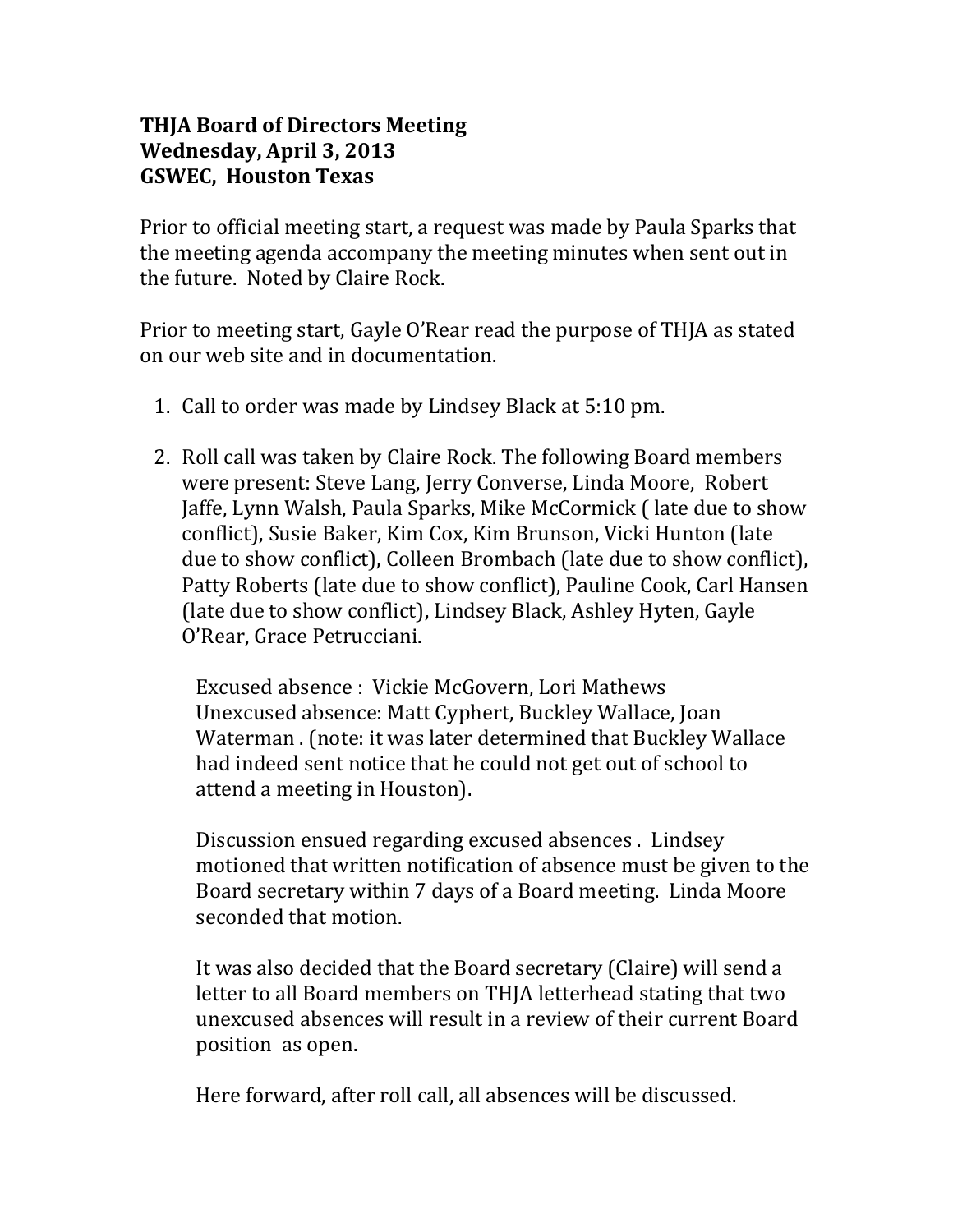3. Reading of the Annual Meeting Minutes. A motion to waive reading of the minutes was made and seconded.

Paula noted that the meeting minutes from April 2012 were still incomplete. If we are not able to recover them, the Board will need to "revote" on any missing agenda items. Lindsey offered to go back and review the details she has noted from that meeting.

Paula also noted that item 4 of the January meeting minutes need to be revised. It was stated that Linda Moore as treasurer could NOT be on the finance committee. It should state that she can not be chairman of the finance committee. Claire will change the meeting minutes as such.

 A correction was made to the January meeting minutes by Paula regarding Other Agenda Items 'f' and year end point calculations. The first item should read that " a horse/rider must be registered and show in at least three shows in that division to qualify for a year end award.".

 Paula also noted that an addition needed to be made to the end of the minutes noting that the 2013 THJA Officers were voted in.

4. Report of the Finance Committee from Linda Moore. Linda noted that we are approximately \$10,000 in the red for the current quarter. At the next Board meting (this fall), Linda will present a quarterly review year to year.

Robert noted that we are down in active memberships from last year by approximately 50. It was also noted we began 3-year memberships programs in 2012 and we need to look at the one year renewal versus three.

It was noted by Kim Cox and others (Mike and Patty) that we do not collect non-member fees, and since we do not give year end awards for such divisions as modified child / adult or modified jumpers, there is no incentive for those people to join. Those are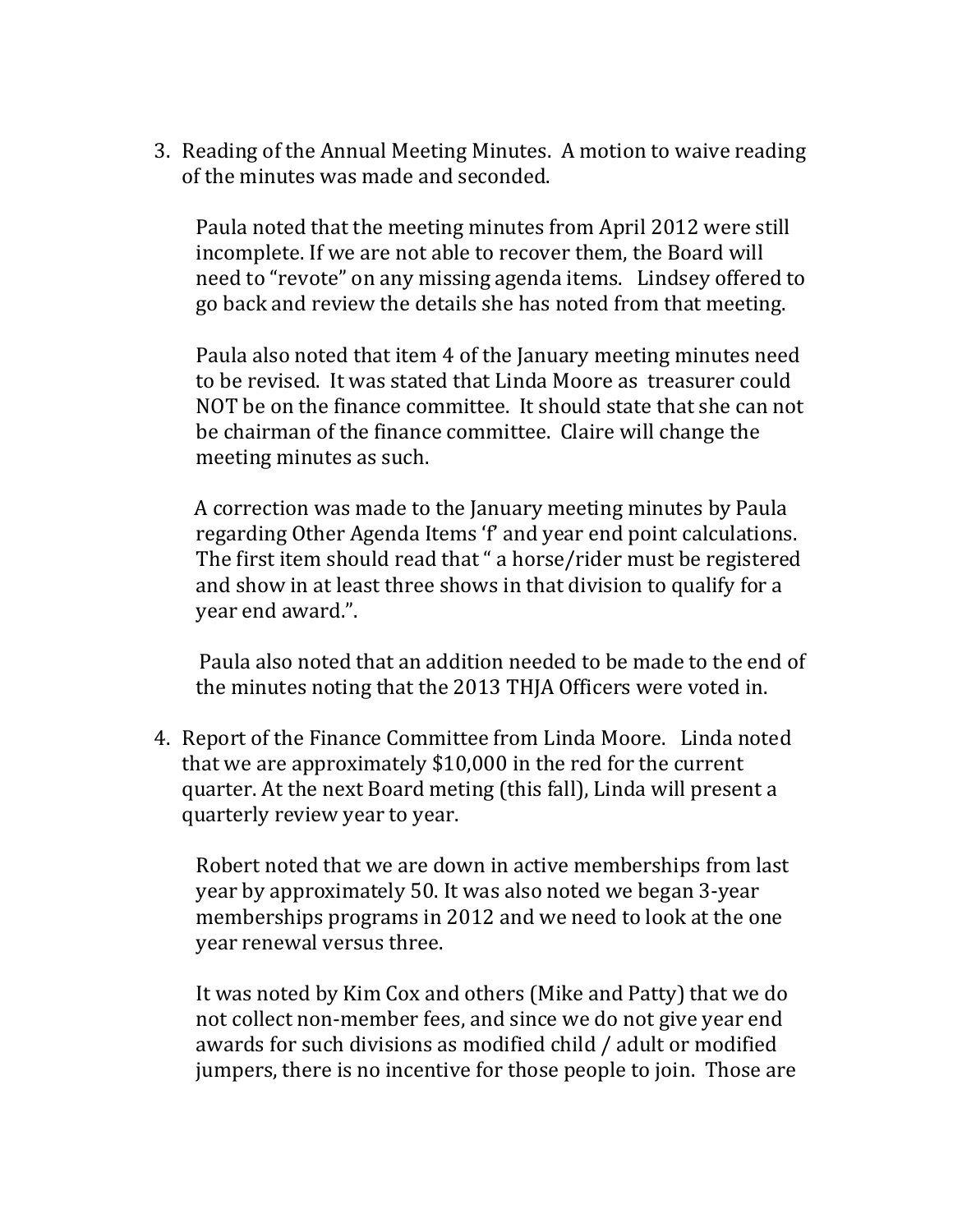now very substantial divisions at shows and should be recognized.

A review of expense receipts was made by Kim Cox and Colleen Brombach. They were unable to meet with Steve Lang for further discussion do to schedule conflicts. A further understanding of accounts and expenses needs to be made by the finance committee. Further meetings/discussions to determine and resolve any discrepancies will take place as soon as possible.

Lindsey motioned that we have an auditor review the accounting books and report to the Board. Kim Cox seconded that motion. All in favor. A second vote was taken in regards to the audit time frame. 1.) Go back and audit 2012 and forward 2.) Start audits with 2013. A majority of the Board voted to audit the THJA books in 2013 and going forward.

It is noted that Kim Cox has resigned her participation on the finance committee effective immediately.

- 5. Rule Book Report by Jerry Converse. Jerry has reviewed the rule book in detail and noted areas of duplication. Changes requiring consideration ( 12 items) were handed out. Jerry will resend out the list with committee comments included.
- 6. Membership Committee. It was noted that we do not have someone in charge of this committee and we are currently at 951 members – 50 lower than last year. Steve suggested that a new head of the membership committee be nominated and start by the fall meeting. Lindsey noted that she will send Claire current committee and subcommittee members for posting.
- 7. Nominating Committee. Paula noted that there are currently no vacancies on the Board.
- 8. Report of the Prize list review Committee. It was noted by Linda Moore that the corrected and final Pin Oak prize list was received late. This was apparently due to the document being sent to Lori Mathews' prior address. The initial prize list copy was received on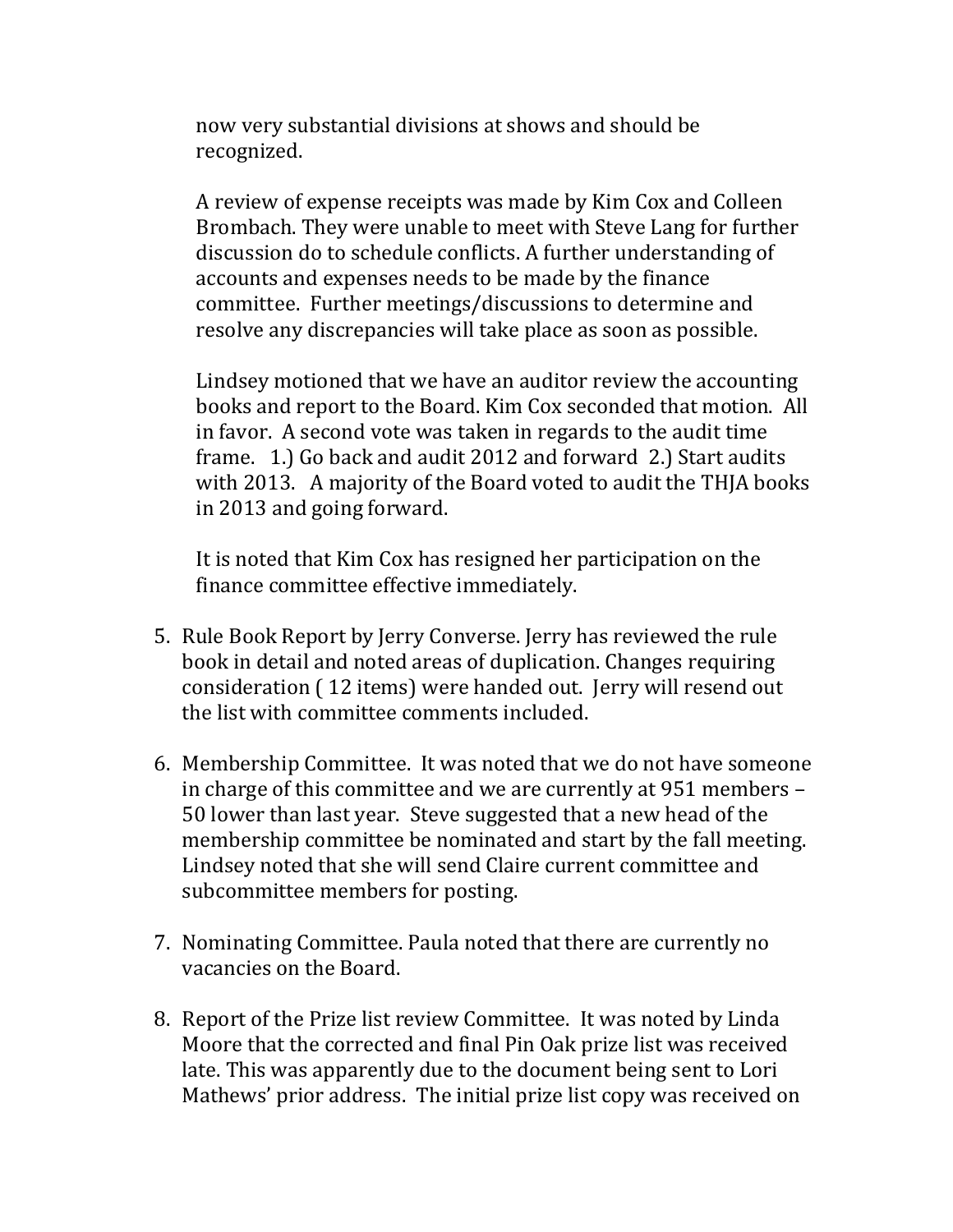time. The Board recommended that a \$75 fine be charged to the Pin Oak Charity Horse Show.

9. Report of the Show Standards Committee. Matt Cyphert was not present to report. Robert noted that Colleen's complaint regarding the Travis Expo Center show was rewritten and submitted to Matt. It is the Board's decision that Matt is to send Beverly Manroe a letter stating that the complaint was sent in and that the problem must be resolved in order for the show to be recognized by THJA in the future.

10.Report of Show Recognition Committee. It was noted that there is currently no show recognition committee chair and suggested that this committee be combined with the Show Standards Committee in the future.

- 11. Report of the Sponsorship Committee by Patty Roberts. Patty noted that there was a sponsorship request from Kim Brunson of \$2500 for the NTHJA horse show benefitting area therapeutic riding organizations in the North Texas area. Sponsorship was granted. Kim noted that the horse show raised \$15,000 for area centers.
- 12. Report of the Website and Information Systems by Robert Yaffe. Robert noted that he was waiting on decisions from Vickie at this time. Robert and Lindsey decided to move forward with the new THJA website update issue and report back to Vickie. Robert noted that the membership list is now a secure area on the website .
- 13. Report of the Publicity Committee. Vickie McGovern was not present to report.
- 14. Report of the USEF Zone Committee by Pauline Cooke. It was Noted that the Zone 7 finals for 2013 will once again be held at
- Great Southwest Equestrian Center. It will again be split between North and South. North – St.Louis. South – Houston. It was also noted that Mary Ann Funk will now handle the Zone newsletter.
	- 15. Report on the Banquet Committee by Lindsey Black. Lindsey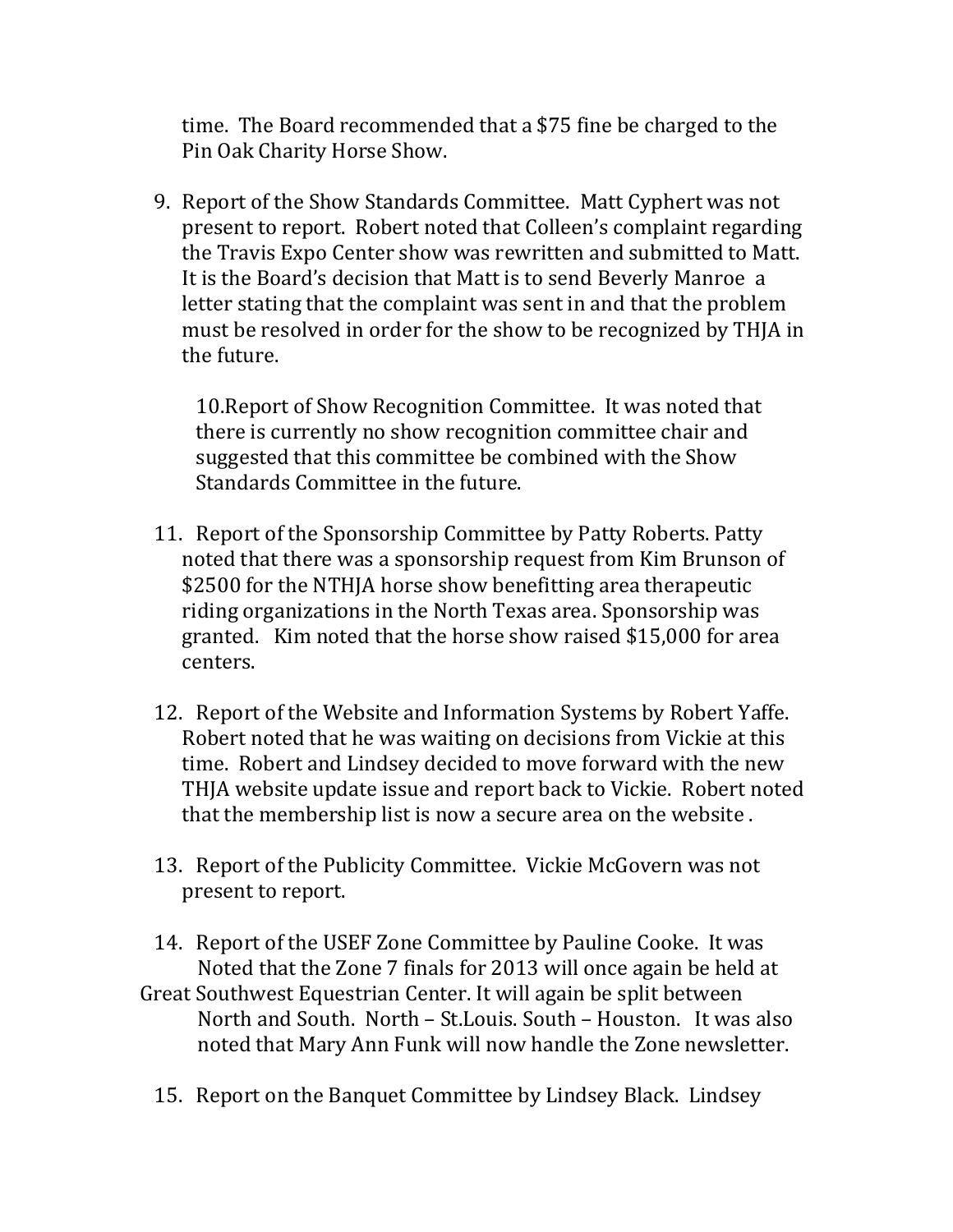stated that the banquet went well. A discussion of how expenses' were handled for all banquets ensued. It was suggested by Mike, that a checking account be opened with a predetermined amount in it each year for the banquet chairperson. A vote was taken and a majority felt that was necessary. Linda is to contact Kelly in regards to the 2013 banquet.

 A new rule was proposed by ? that all expenses/receipts be in by 30 days after the banquet to the THJA executive committee. All in favor.

 Linda requested that it be noted in the minutes, her request to remove Tracy Fenney from the banquet account. A vote was taken and all in favor.

- 16. Report on USHJA Association by Lynn Walsh. Lynn noted that Shelby French was no longer in charge of USHJA and Bill Moroney had replaced her. USHJA will be revisiting the mileage rules as well as number of horses required to qualify for an "A", "AA" etc. show status .
- 17. Report on THJA Foundation. Vickie was not present to report on this.

Lynn asked what the THJA foundation rules/mandate was? Jerry noted that THJA in not a 501 C-3 organization. A C-3 organization would need to be set up for a true foundation.

## **Other Agenda Items:**

Paula asked that items d-g be discussed first since they all related to rules:

d. Colleen requested that THJA consider having a stand alone THJA Junior Equitation medal class. It was noted by Patty that we used to have a THJA medal class years ago but it was discontinued due to lack of entries.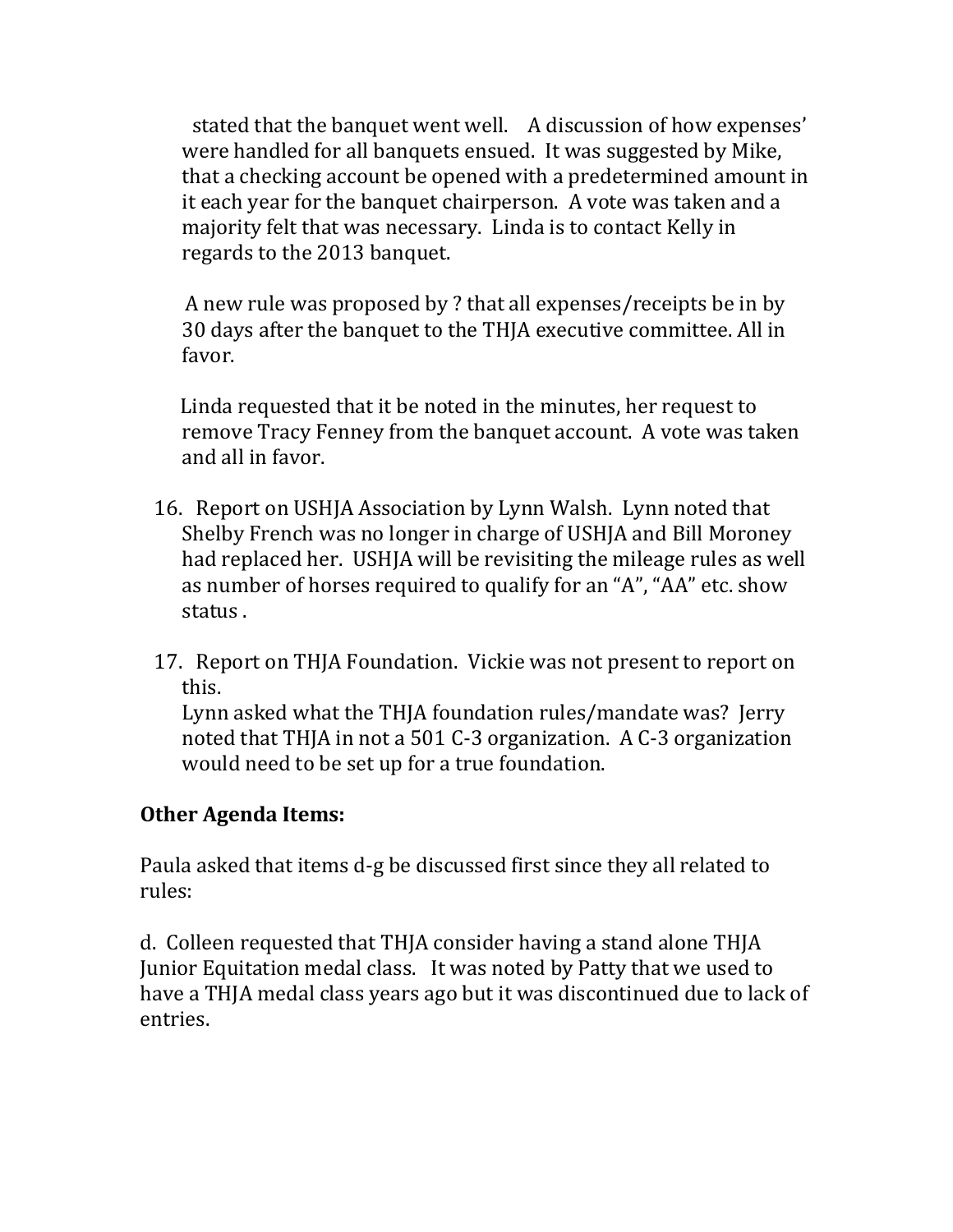Board vote. All in favor of adding modified child / adult hunters and modified jumpers to year end awards NEXT year. Mike and Patty agreed to get the specs for both class/divisions for the Rule book.

Board vote. All in favor of eliminating the limit and junior equitation medals from year end awards.

e. Paula proposed charging fines to those show managers who do not comply to THJA rules and regulations. Board vote taken. All in favor.

f. Linda proposed a fine be levied on the rule that all head horse show secretaries be THJA members. The fine should be \$100 . Board vote taken. All in favor.

g. Linda proposed having a fine for show managers who do not send in balance owed on horse show fees. The proposed by Colleen is \$250. Kim seconded that . Board vote. All in favor.

a. Discussion of emergency fund use. This discussion is based upon the donations recently given by THJA to two individuals and their families that have had personal hardships.

 These type of donations should be made through foundations such as the one set up through USHJA.

Steve proposed that going forward,no further THJA money be given for personal hardship and that we stay course with the THJA mission. Board vote. Majority in favor.

b. There was a question of what happened to the money that was proposed to be donated to fire victims from the 2011 year end banquet auction. Last year, the issue was given to the sponsorship committee (Patty) to follow up on. Patty tried repeatedly to obtain information from the banquet chairperson with no success. Since funds were never designated at banquet/ auction as they should have been, and there has been no response from the banquet chair, the donation issue has been removed.